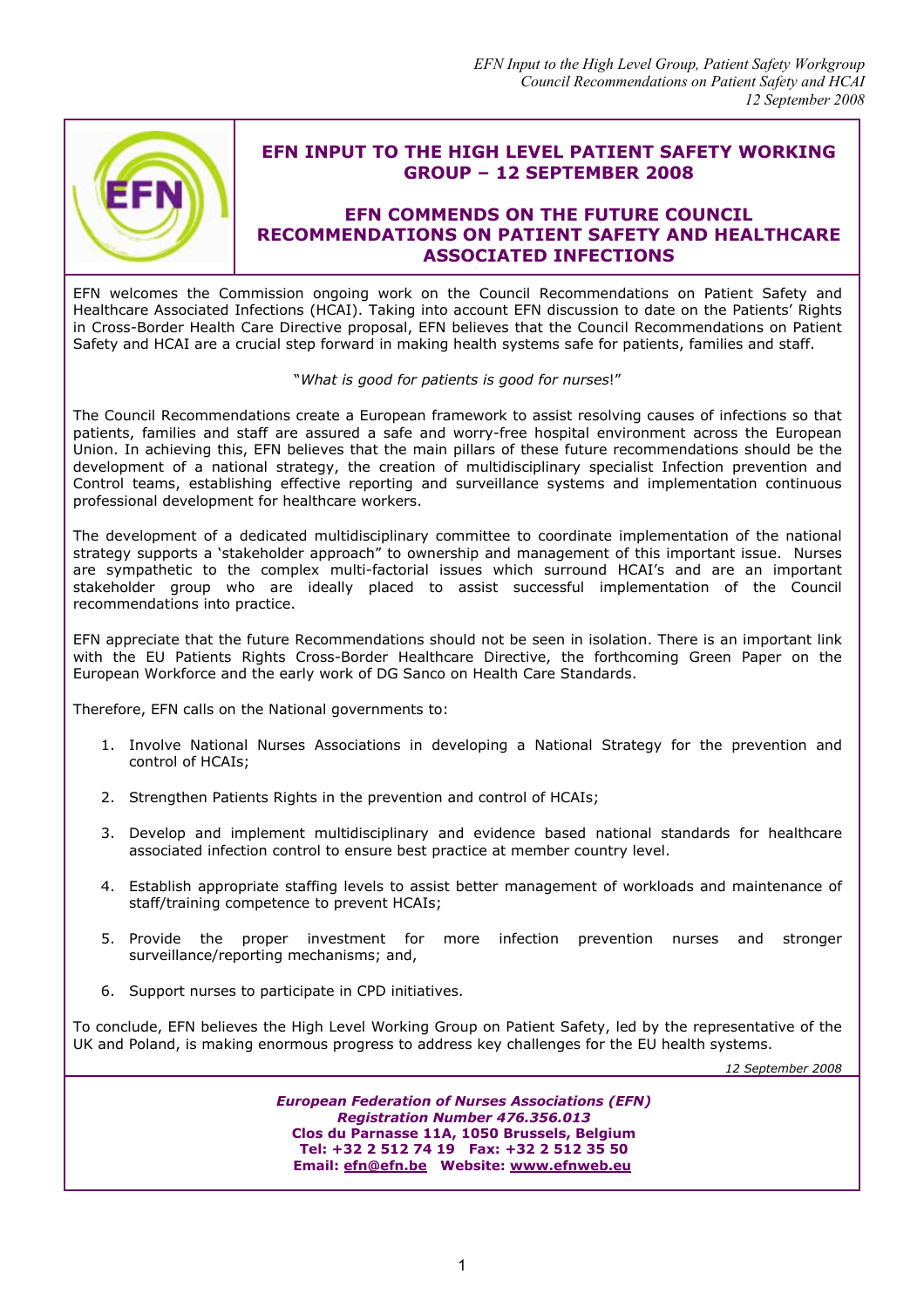

**EFN Brussels Office** Clos du Parnasse 11a **B-1050 Brussels** 

+32 2 512 74 19 +32 2 512 35 50 Fax

E-mail efn@efn.be Web www.efnweb.org

Registration Number<br>NGO0476.356.013

During the EFN 88th General Assembly, held in Copenhagen on 10-11 April 2008, EFN members demonstrated their commitment to Patient Safety by provide data for the "reality check", discussing extensively the future Council recommendations on HCAI initiative and commissioning the Workgroup of European Nurse Researchers (WENR), EFN's sister organisation, a research mapping on "Patient Safety in Europe: Medication Errors and Hospital-acquired Infection" to support the EFN Policy Statement on Patient Safety.

### **A. GENERAL COMMENTS TO DG SANCO INITIATIVE ON HEALTHCARE ASSOCIATED INFECTIONS (HCAIS)**

- A far reaching initiative but stresses the importance of the problem and future challenges
- The content of this draft is directed towards hospitals, although in some countries there may be more healthcare associated infections in non-hospital care.
- EFN Members provided input to the following questions:
	- How many infection control nurses are there per hospital bed? This should be calculated by the number of hours pertaining to beds.
	- What is an infection control nurse  $-$  how long is their education? Are there other professionals working with infection control?
	- Where are the infection control nurses employed?
	- What is the average salary for the infection control nurse in each MS?
- DG Sanco should explore with DG Regio how the Structural & Social Cohesion Funds can be used for Patient Safety.
- The importance of involving professional organisations in the **National Strategic Plan**
- The positive impact of developing multidisciplinary Committees and infection control teams.
- Development and implementation of multidisciplinary and evidence based national standards for healthcare associated infection control to ensure best practice at member country level.
- Standards to ensure infected healthcare workers do not infect other staff or patients. Should be developed
- Standards on the appropriate use of antibiotics should be developed.
- Terminology Reference to hospitals or non-hospital institutions; the use of home healthcare, nursing homes, primary health care etc should not be used unless it is absolutely necessary. If these terms are used they must be defined in the glossary.
- The term healthcare professionals should be used with deletion of use of the term "workers".
- Suboptimal staff to patient ratios must be clarified.
- Improving Communication on HCAIs between hospital settings & non-hospital settings is central to success of the recommendation, e-health could support this.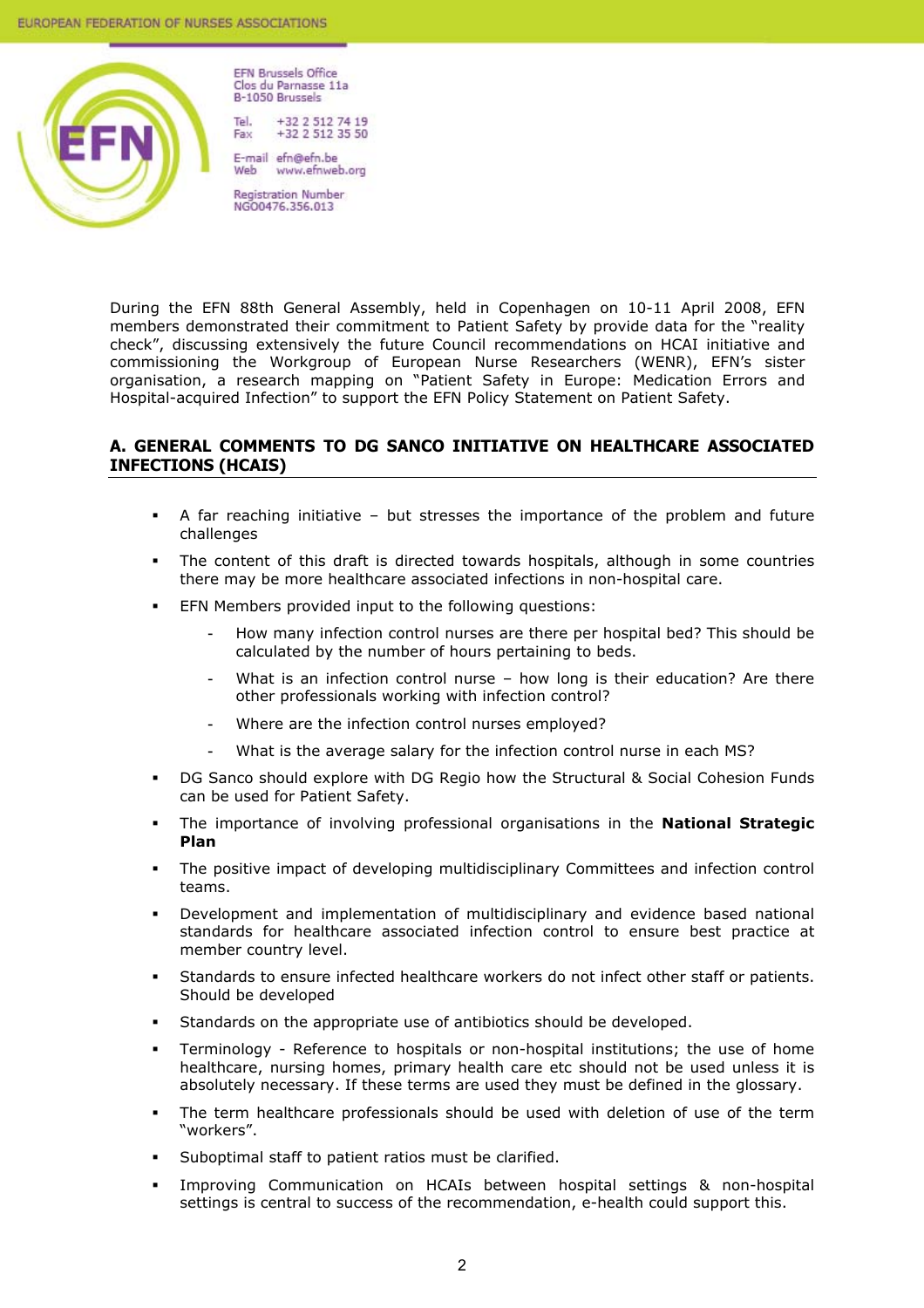#### **B. EFN MEMBERS DATA AND REFLECTIONS ON HCAI/INFECTION CONTROL NURSES**

Firstly, in relation to **numbers of Infection Control Nurses (ICN's) and the ratio of ICN's to acute in-patient beds**:

• The traditional model of Infection Control teams (ICT's) consisting of an Infection Control Doctor and nurses is changing as a result of healthcare development and needs of healthcare organisations.

The role of Infection Control Doctor and Infection Control Nurse is still relevant, especially in the "new" Member States, however these teams are expanding to now include audit and surveillance staff and specialist data support and epidemiology posts.

Not all members of ICT's are therefore nurses, or if they are nurses have not the word 'nurse' in their role title. This can mean practical problems in trying to identify exact numbers of nurses working in the field.

The role of Health Protection Nurse, which includes elements of Infection Control, in the community, also highlights the multi-specialism of some nurse roles which cross over boundaries with other safety roles such as radiation and chemical/deliberate release incidents.

It might be worth considering how the elements of ICT's vary across Europe and of those teams, how many nurses are employed and in what roles, as this will have a direct impact on how the number of Infection Control Nurses are allocated per hospital/healthcare organisation.

This could be calculated on a per in-patient bed basis or at a population level for the community.

The traditional figure of **1 ICN to 250 beds** (based on the 1980's work in the USA) is no longer considered a valid comparison or resource due to changes in healthcare and patient acuity, BUT within the EU Member states far from achieved: even 1 ICN per hospital (800 bed) is not achieved in old and new MS. In Cyprus there is only **one Infection Control Nurse in each major District hospital** (there are 5 District hospitals in the Island). In the other 3 **smallest hospitals there aren't full time working Infection Control Nurses**.

The outbreaks of C. difficile in Canada which led to the Aucoin report publication recommended **1 ICN to 100 beds** in order to **undertake both proactive work rather than a reactive service as a result of lack of investment.** 

In many Member States, like **UK**, many organisations are looking to expand the number of ICN's however there is a shift in emphasis in the ownership and management of Infection Control from the ICT to individual sectors in health care e.g. divisions or directorates such as paediatrics, obstetrics etc in hospitals. This has led to the development of '**Link nurses'** who work clinically in these local areas but who undertake roles at the direction and discretion of the ICT at a local level. Such staff is not considered part of the ICT but are a vital component of a proactive IC programme.

**Belgium** has a recent law (KB 26 April 2007 attached) but the implementation is not effective. Therefore reference is made to the work of Dr Gordts from the AZ Brugge. As an example: Brugge has 1.9 fulltime equivalents ICN officially but in reality working with 2.75, partially not financed in the hospital budget. Dr Gordt stresses the importance of region approach in which hospital care and community care (elderly care) are working together to combat MRSA. As a second example, the Free University Brussels, with 700 beds, there is 1.8 ICN, but they have currently other responsibilities, like wound care.

In **Italy** there are no laws that establish the presence of infection control nurses. Usually each hospital has an infection control nurse. In small hospitals, ICN have other responsibilities which should not be the case.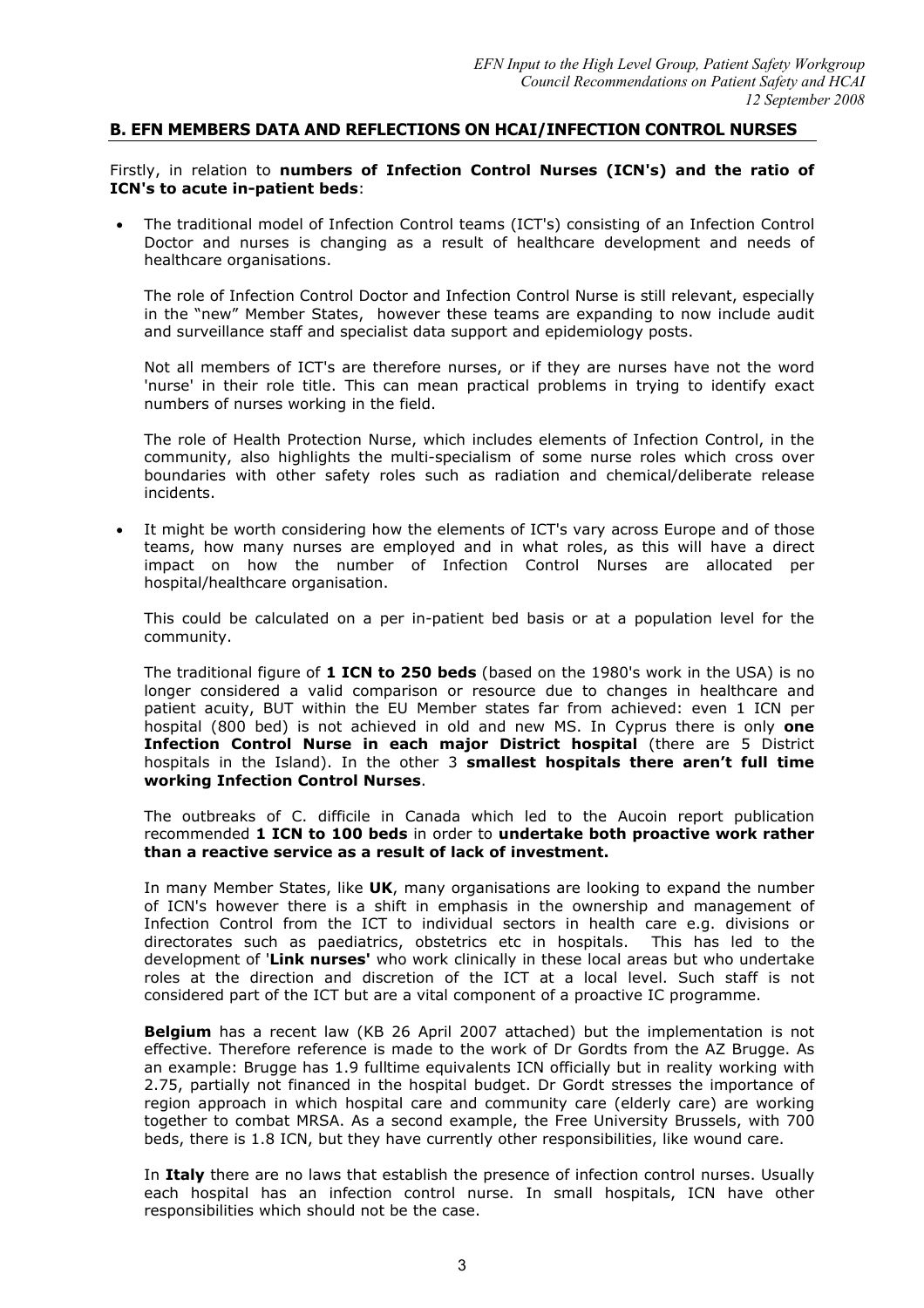#### *EFN Input to the High Level Group, Patient Safety Workgroup Council Recommendations on Patient Safety and HCAI 12 September 2008*

**Slovenia** has approximately one infection control nurse per 250 hospital beds/patients. They have a responsibility for clinical standards and practice related to infection prevention. UKC Ljubljana has 8 infection control nurses on full time job and 92 of them are infection control link nurses for assist in the implementation of infection control policies. Slovenia has nearly one hundred (100) ICN with post diploma education at the University Medical Centre Ljubljana, maybe the biggest hospital in EU with nearly 7000 employees and 2400 beds. It is 15 years lasting process, supported by nursing management and with great efforts of some enthusiastic nurses, especially assistant chief nursing officer for infection control.

**Norway** provided EFN with detailed data on ICN:

| Norway |                  |                        |            |                          |                           |               |                  |
|--------|------------------|------------------------|------------|--------------------------|---------------------------|---------------|------------------|
|        |                  |                        |            |                          |                           |               | Total<br>Inumber |
|        |                  |                        |            |                          |                           | lNumber of    | l of             |
|        |                  |                        |            |                          | Total number patients     |               | Ipatients        |
|        |                  |                        | lNumber of |                          | of out patient treated at |               | ltreated         |
|        |                  |                        | beds per   | Total number clinics per |                           | day centers   | lper.            |
|        | Total number of  | Total numberlinfection |            | of daγ care              | linfection                | per infection | linfection       |
|        | infection nurses | of beds                | nurse      | treatment                | Inurse                    | Inurse        | nurse            |
| Middel | 9                | 2113                   | 2351       | 61500                    | 544080                    | 6833          | 67521            |
| North  |                  | 1574                   | 225        | 47862                    | 397020                    | 6837          | 63779            |
| South  | 14               | 3372                   | 241        | 139274                   | 779963                    | 9948          | 65901            |
| West   | 15               | 2694                   | 180        | 89336                    | 665370                    | 5956          | 50493            |
| East   | 18               | 4150                   | 231        | 147046                   | 1064204                   | 8169          | 67522            |
| Total  | 63               | 13903                  | 221        | 485018                   | 3450637                   | 7699          | 62691            |



In **Denmark** the ratio is 0,25 Infection Control Nurses per hospital bed. The education has a duration of 30 weeks combined theoretical and clinical education. To be admitted to the education you have to have an education as registered nurse, which is at bachelor level and you need to have 2-3 years of relevant clinical experience of management and leadership. The education is controlled by the National Board of Health. For the moment there are great difficulties in recruiting to the education which means that we are expecting a shortage in infection control nurses in the years to come. There are no Danish controlled studies to support the connection between the rate of infections and the number of infection control nurses.

In relation to **the cost of Infection Control teams** and the effect on rates of Infections this is a very challenging question to address at a European level.

**lll**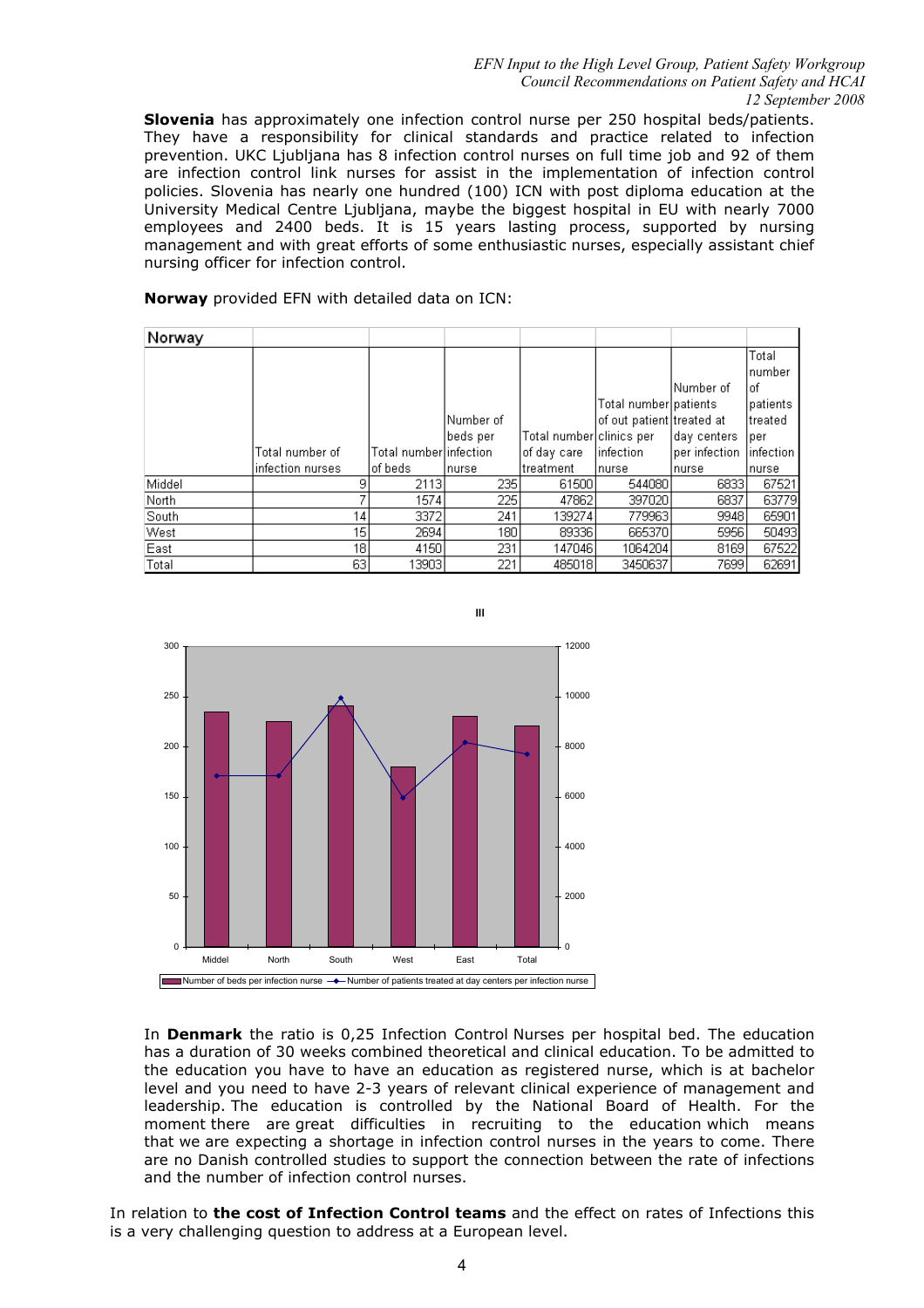- As you may be aware many countries use different surveillance systems and therefore it is almost impossible to compare the effect of ICT's on infection rates. This is further complicated by issues raised in the first question relating to how ICT's are constructed and what population they serve (e.g. acute hospital, community, mental health or independent sector).
- The **average salary** of an Infection Control Nurse is the **same as the salary of the other nurses** in Cyprus and is according to the post and the years in Service. In **Belgium**, the infection control nurses gained the salary of the head nurses (1.700 euro net) but combines this job with other responsibilities such as management of the unit, quality assurance or wound care. The salary in **Italy** depends on many factors (years of work, degrees) and is about 1200 euros. The average salary for an ICN in **Slovenia** is 900 euro. In **Norway**, the infection control nurse has one school year of education at college level. The yearly salary of an infection control nurse is from 37.200 euros to 43.292 euros. Infection control nurses work for the most part in hospitals in Norway, although some large communities have understood the importance of this knowledge and therefore hired infection an infection control nurse. In **Denmark**, the average salary of infection control nurses is not fixed.
- EFN suggestion would be to establish links with IPSE (Improving patient safety in Europe) who may be able to provide some specific information to help further develop questions that the Commission may wish to consider in order to provide them with useful information. IPSE have been undertaking valuable work on surveillance and antimicrobial resistance in Europe. The website address is: http://helics.univ-lyon1.fr/ and the contact is Ian Russell *Ian.Russell@adm.univ-lyon1.fr*. IPSE is interested in looking at Infection Control education which is a critical issue for ICT's who need to undergo specialist training. There is currently huge variation both within and between member countries in relation to this, which will inevitably mean that the quality and ability of ICT's to undertake their role will vary across the EU.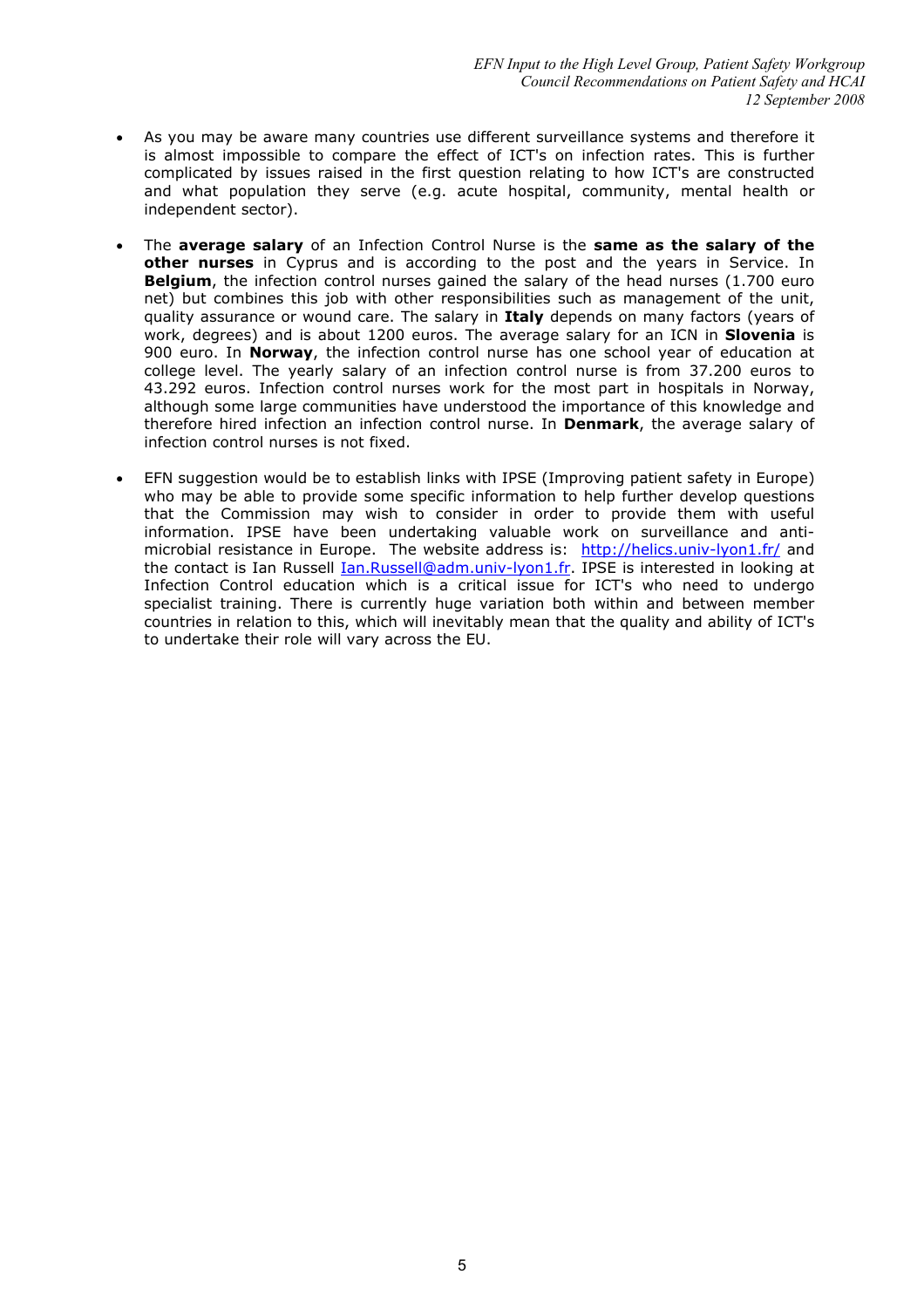#### **C. EFN urges action on Healthcare Associated Infections (HCAIs) in an event at the European Parliament**

EFN urges action on Healthcare Associated Infections (HCAIs) in an event the European Parliament – 17 October 2007

On 17 October 2007, Health First Europe, of which EFN is a member, held an event in the European Parliament, Brussels on the issue of HCAIs to call for EU level action on this pressing issue. According to the Commission there are approximately three million HCAIs and 50,000 attributable deaths in the European Union each year. EFN believes this to be a health crisis requiring pan-European leadership and co-ordination from the European Commission in co-operation with the Member States, aims to push this item up higher up the EU agenda. According to the European Centre for Disease Prevention and Control's (ECDC) First European Communicable Disease Epidemiological Report identifies there is much that can be done to tackle HCAIs, indeed up to 30% of HCAIs are preventable.

At a lunch hosted by MEPs Avril Doyle (Ireland, EPP-ED) and Liz Lynne (UK, ALDE), decisionmakers met with nurses, doctors, patients and industry to both investigate the extent of the problem in all 27 Member States and to proffer solutions as to how it could be best addressed. Liz Lynne's introductory comments focused on the gravity of the situation, stating as an example that in the UK 90 patients had recently died of the HCAI - C.Dif - a bacteria that causes diarrhea and more serious intestinal conditions such as colitis. C. Dif. has now overtaken MRSA as the main cause of hospital-acquired infections in the UK.

In their speeches, Professor Rossolini from the University of Siena (Italy) highlighted that tackling HCAIs was a complex and multifaceted task, while Paul De Raeve from the European Federation of Nurses Associations noted the importance of continuous professional development of healthcare staff as an important factor tackling HCAIs. During the course of the lunch a lively debate was chaired by former MEP and HFE Honorary President, Mary Banotti. Themes debated included the cleanliness of hospitals and the supervision of healthcare staff by 'matrons', hand washing, the reuse / reprocessing of medical devices and sterilisation, and effective prescription of antibiotics by doctors.

Avril Doyle in her concluding remarks noted that while the European Commission, Member States and the ECDC had dedicated many resources to tackling the possible pandemic of avian flu, but simply not enough was being done to tackle to current epidemic of HCAIs – a real and present problem that is affecting many patients everyday. The lunch was well attended, and included participation by the ECDC, a Cabinet member of Health Commissioner Markos Kyprianou and MEPs – all of whom made spontaneous and passionate contributions to the discussion.

At the close of the lunch, the doctors, nurses, patients and experts attending from 9 different Member States at the invitation of HFE were then divided into 7 national teams (the UK, Germany, France, Spain, Italy, Portugal, Poland) and went on to meet with national MEPs and health attaches, with a view to exploring existing best practices in the Member States, and what action can be taken by all stakeholders involved. There is in fact much expertise in Europe and examples of best practice that need to effectively assessed, communicated and their urgent adoption actively encouraged.

MEPs were very interested in the stories and experiences that participants had to relate on the issue of HCAIs. A number of MEPs have since offered to raise this matter in the course of their daily parliamentary work and are liaising directly with HFE members in this respect. HFE has since drafted a letter to MEP Jan Andersson, Chair of the European Parliament's Employment and Social Affairs Committee, expressing support for a possible hearing on HCAIs with respect to nurses and care givers (proposed by MEP Liz Lynne) to be added to his Committee's work programme.

Throughout afternoon an information point on HCAIs was manned by the HFE Secretariat on the ground floor of the European Parliament buildings and passers-by were invited to stop and learn more about the serious problem of HCAIs. Information in the form of a brochure, containing HFE's key messages, and on the most prevalent types of HCAI were distributed to approximately 250 people, while approximately 150 people, including several MEPs took part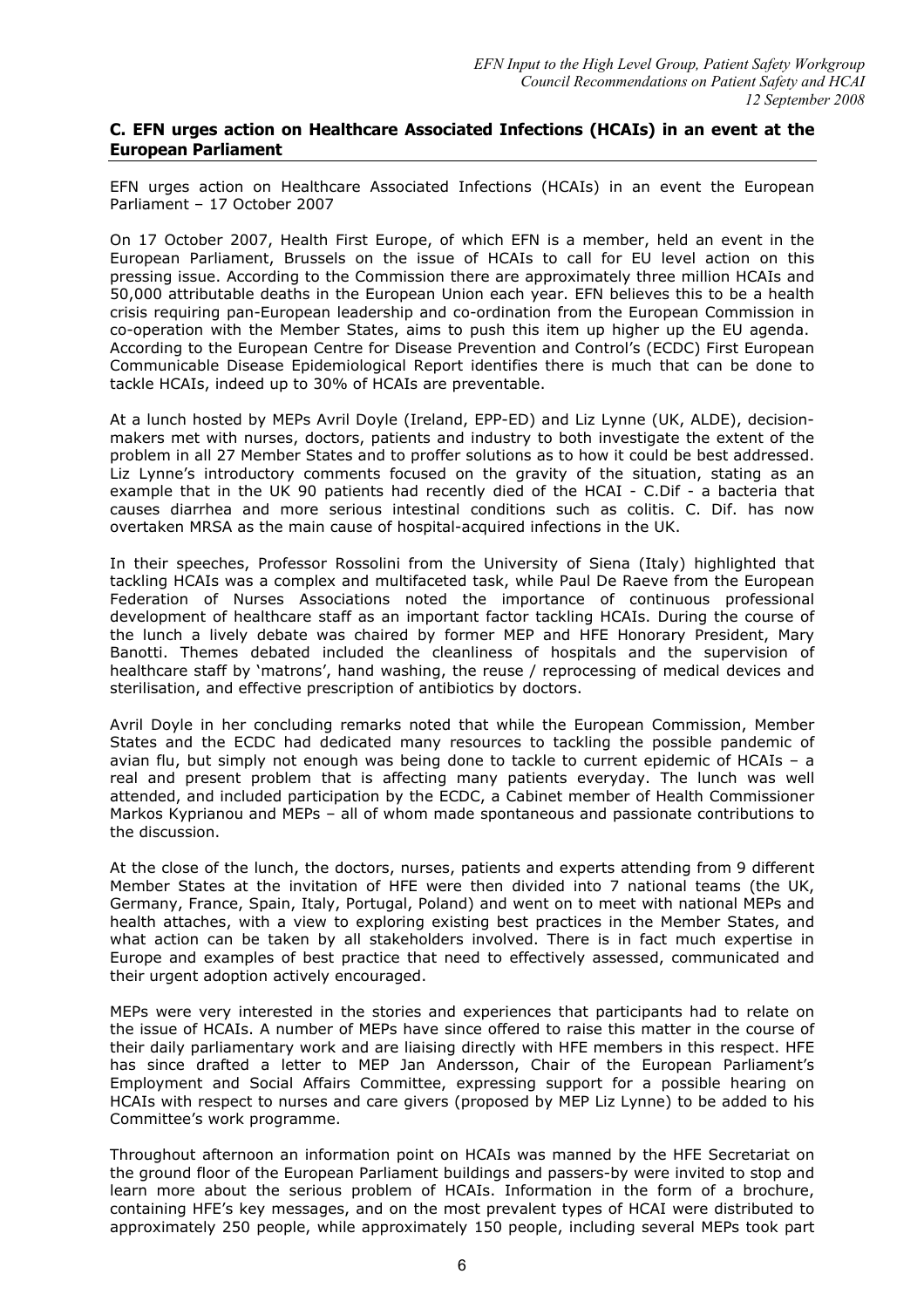*EFN Input to the High Level Group, Patient Safety Workgroup Council Recommendations on Patient Safety and HCAI 12 September 2008*

in the 'HCAI lottery'. The lottery, taking as its basis the fact revealed by the European Commission that one in ten patients going into hospital will contract a HCAI, enabled those willing to take a chance, to draw at random a ping-pong ball from a bag to see if they were that one in ten people who contract an infection whilst in hospital. While the vast majority of participants escaped with a caution and an 'I survived the Healthcare Associated Infections Lottery – but I might not be so lucky next time' HFE sticker, 35 people did go on 'contract' an HCAI, illustrating just how real a risk patients and healthcare staff face in hospitals everyday.

MEPs participating in the event included: Liz Lynne MEP (ALDE, UK), Avril Doyle MEP (EPP-ED, IE), Linda McAvan MEP (PES, UK), Irena Belohorska MEP (NI, SK), Peter Liese MEP (EPP-ED, DE), Holger Krahmer MEP (ALDE, DE), Bernadette Vergnaud MEP (PES, FR), Anne Ferreira MEP (PES, FR), Elisabeth Morin MEP (EPP-ED, FR), Alejandro Cercas MEP (PES, SP), Cristina Gutiérrez-Cortines MEP (EPP-ED, SP), Pier Antonio Panzeri MEP (PES, IT), Iles Braghetto MEP (EPP-ED, IT), Malgorzata Handzlik MEP (EPP-ED, PL), Jan Jerzy Kulakowsky MEP (ALDE, PL), Lidia Geringer De Oedenberg MEP (PES, PL), Marios Matsakis MEP (ALDE, CY)

Other decision-makers participants included: Mr Erginel, Cabinet Member of the Health Commissioner, John O'Toole, from the European Centre for Disease Prevention and Control (ECDC), Todd Weber, from the US Centre for Disease Prevention and Control, Marco Castellina, Italian health attaché

HFE participants included: Mary Banotti, HFE Honorary President; Juliane Bruderek, Infection Control Nurse from Hannover Medical School; Dr Ilona Nowak, Hospital manager and member of the board of BDPK, the German Federal Association for Private Hospitals; Christophe Debout, President of the "Groupement d'Interêt Professionnel en Soins Infirmiers" (GIPSI) and of the "Association nationale des infirmiers et infirmières diplômés d'état" (ANIIDE) ; Judy Birch, HFE Advisory Committee Member and Chief Executive of the Pelvic Pain Network; Camille Perdigou, Project Manager at BAQIMEHP (Bureau de l'Assurance Qualité et de l'Information Médico-Economique de l'Hospitalisation Privée); Annette Jeanes, Infection Control Office Department of Microbiology Windeyer Institute of Medical Science; Rafael Vicente Reig Recena, General Secretary of SATSE, Spanish Nurses Association; Esther Mª Reyes Diez, from SATSE, the Spanish Nurses Association; Mª de los Angeles Pineda Alegre, from SATSE, the Spanish Nurses Association; Prof. Sierra, Prof. of Microbiology and Preventive Medicine, Regional Vice Minister Canary Islands; Prof Rossolini, from University of Siena; Carlo Ramponi, Head Responsible for Quality in the Lombardia Region and Managing director of Joint Commission International; Antonella Mastretti, Health Director of San Donato Hospital; Vincenzo Costigliola, Member of HFE Advisory Committee and representing the European Medical Association; Beata Jagielska, from the European Association for Medical Oncology; Dorota Kilańska, President of the Polish Nurses Association and lecturer at the Medical University in Lodz; Mariola Bartusek, Doctor in Economics Studies at the Medical Academy in Katowice;Geert Bailleul, from Sint Jan Hospital in Bruges; Ms Charlotte Pauwelyn, from Pro Medicis in Brussels;Lieve Blommaert, Hospital Hygienist at AZ VUB Jette; José Robalo, Deputy Director General of Health;Jacinto Oliveira, Vice-President of the Portuguese Nurses Order; Raul Fernandes, from the International Affairs Office of the Portuguese Nurses Order; Prof Martin Fried, Surgeon and Executive Director of the International Federation for the Surgery of Obesity; Mark Grossien, from the European Medical Technology Industry Association; Anna Ludwinek, from the European Medical Technology Industry Association; Roy Bridges, Member of the HFE Executive Committee and representing the Medical Technology Group, UK; Zeger Vercouteren, Member of the HFE Advisory Committee and representing the European Medical Technology Industry Association; Mark Grossien, HFE Treasurer and representing the European Medical Technology Industry Association; Anna Ludwinek, from the European Medical Technology Industry Association; Bert Van Caelenberg, Member of HFE Executive Committee and Secretary General of the European Federation of Public Service Employees; Femke Beumer, from the European Federation of Public Service Employees; Paul De Raeve, Member of HFE Executive Committee and Secretary General the European Federation of Nurses Associations; Paolo Giordano, Member of HFE Executive Committee and General Delegate of the European Union of Private Hospitals; Maya Parikh, HFE Secretary General.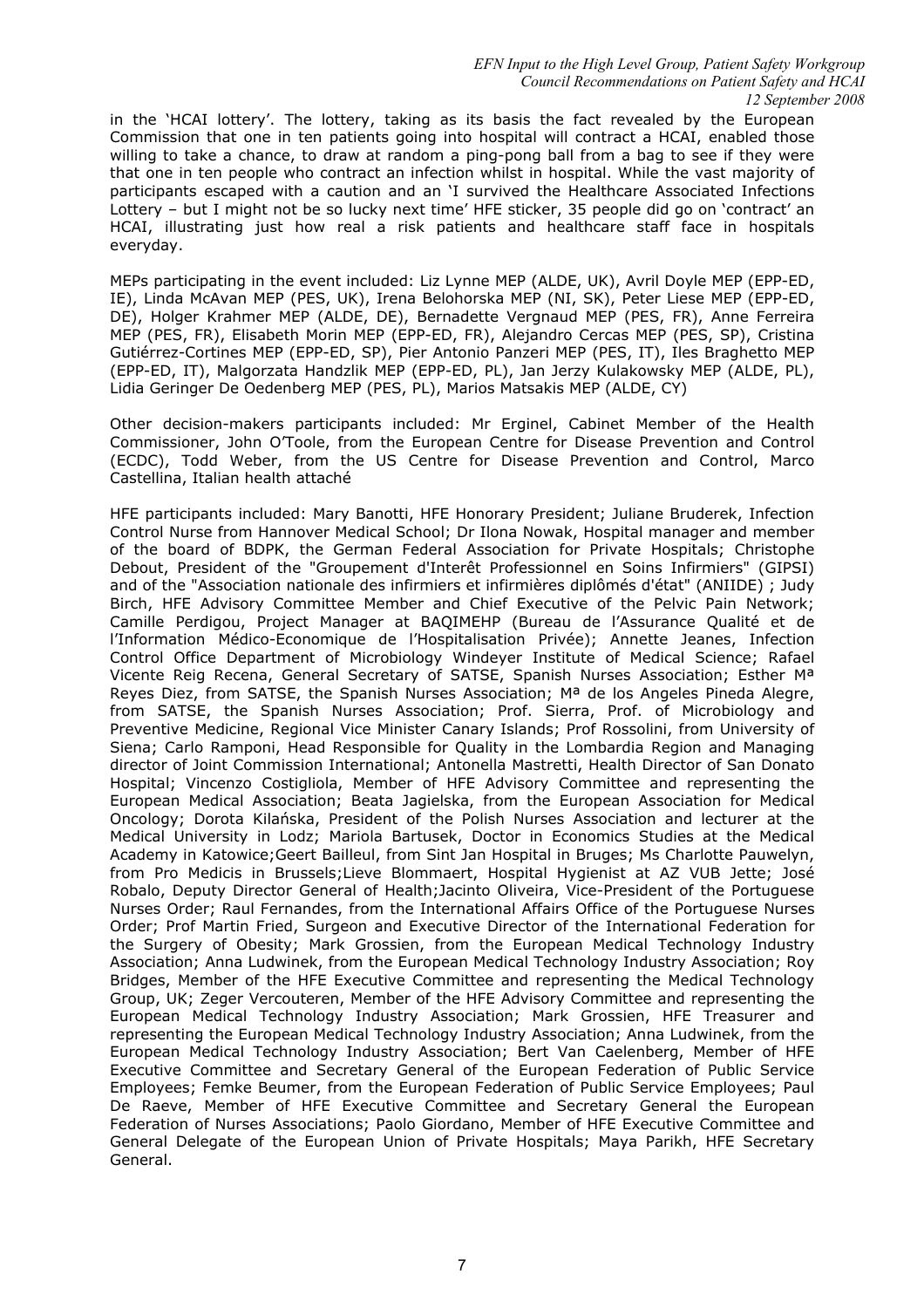### **D. WENR – Patient Safety in Europe**

# **EXECUTIVE SUMMARY**

This Report was commissioned by the European Federation of Nurses Associations (EFN) in November 2007 in order to support its policy statement on Patient Safety. In that statement the EFN declares its belief that European Union health services should operate within a culture of safety that is based on working towards an open culture and the immediate reporting of mistakes; exchanging best practice and research; and lobbying for the systematic collection of information and dissemination of research findings.

This Report addresses specifically the culture of highly reliable organisations using the work of James Reason (2000). Medication errors and hospital-acquired infections are examined in line with the Report's parameters and a range of European studies are used as evidence. An extensive reference list is provided that allows the EFN to explore work in greater detail as required.

The Workgroup of European Nurse Researchers (WENR) argues that that a systems approach to patient safety medication should be adopted throughout the European Union (EU), particularly given the differences in error reporting across the EU and that EFN should champion this approach.

There is a vast literature aimed at improving hand hygiene compliance. The World Alliance for Patient Safety has produced WHO guidelines on Hand Hygiene. The Workgroup of European Nurse Researchers argues that EFN should work with these strategies and encourage interventions that are behaviourally-focused, multi-disciplinary in nature, evidence-based with specific outcomes measured and audited for sustainable success.

Finally reference is made throughout the Report regarding the variability of evidence at local, national and governmental levels.

# **Abbreviations**

| ADE         | <b>Adverse Drug Event</b>                 |  |
|-------------|-------------------------------------------|--|
| <b>ADR</b>  | <b>Adverse Drug Reaction</b>              |  |
| <b>CDC</b>  | Center for Disease Control and Prevention |  |
| DoH         | Department of Health                      |  |
| <b>EFN</b>  | European Federation of Nurses             |  |
| EU          | European Union                            |  |
| <b>HCWs</b> | <b>Healthcare Workers</b>                 |  |
| HAI         | Hospital Acquired Infection               |  |
| <b>HCAI</b> | Healthcare-associated Infection           |  |
| <b>HRO</b>  | Highly Reliable Organisation              |  |
| <b>NHS</b>  | National Health Service                   |  |
| UK          | United Kingdom                            |  |
| <b>USA</b>  | United States of America                  |  |
| <b>WENR</b> | Workgroup of European Nurse Researchers   |  |
| <b>WHO</b>  | World Health Organisation                 |  |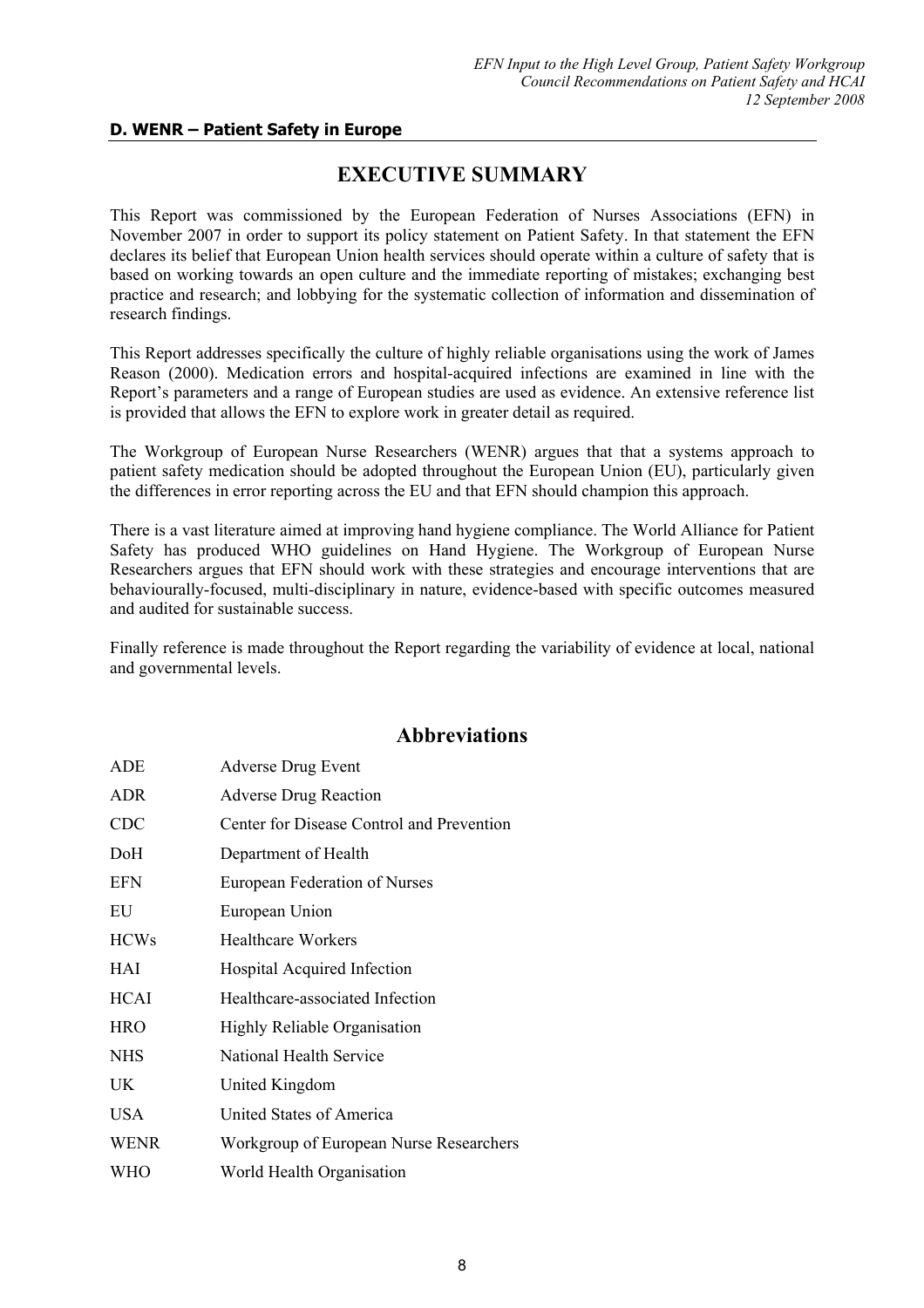# **DEFINITIONS**

Patient safety: The UK National Patient Safety Agency (2003) defines patient safety as "the process by which an organisation makes patient care safer. This should involve: risk assessment; the identification and management of patient-related risks; the reporting and analysis of incidents; and the capacity to learn from and follow-up on incidents and implement solutions to minimize the risk of them recurring".

**Adverse events**: Adverse events are incidents in which a patient is unintentionally harmed by medical treatment and adverse incidents in which patients are harmed by medical treatment (Vincent et al 1998). Brennan et al (2004) define an adverse event as an injury that was caused by medical management (rather than the underlying disease and that prolonged hospitalisation, produced a disability at the time of discharge or both.

## **1. Medication**

**Drug related problems:** Included are medication errors (involving an error in the process of prescribing, dispensing or administering a drug, whether there are adverse consequences or not) and adverse drug reaction (any response to a drug which is noxious and unintended, and which occurs at doses normally used in humans for prophylaxis, diagnosis or therapy of disease, or for the modification of physiological function (van den Bemt et al 2000). Drug related problems are classified into two categories: medication errors and adverse drug effects (Fijn et al 2001).

**Medication errors:** The American Society of Hospital Pharmacists (1982) defines a **medication error** as a 'dose of medication that deviates from the physician's order as written in the patient's chart for from standard hospital policy and procedures'. They qualify this by pointing out that, except for errors of omission, the medication dose must actually reach the patient (O'Shea 1999). Wolfe (1989) defines **medication errors** as 'mistakes during the prescription, transcription, dispensing and administration phases of drug preparation and distribution'. A **medication error** is a discrepancy between the dose ordered and the dose received. It excludes errors in prescribing (Barker et al 2002). A **medication error** is 'any preventable event that may cause or lead to inappropriate medication use or patient harm while the medication is in the control of the healthcare professional, patient or consumer (American National Coordinating Council for Reporting and Prevention 2001).

**Near miss:** is used to describe situations that did not cause harm to patients, but could have done.

**Medication preparation:** Is 'the phase in which the nursing professional, based on the medical prescription, separates, organises and prepares the medications the patient in the work will receive' (Ansselmi et al 2007).

**Medication administration:** Is the phase in which the nursing professional administers the previously prepared medication to the patients in the work unit. It is considered that the medication has been applied once the patient has effectively taken/ingested/received the drug (Ansselmi et al 2007).

**Adverse drug reaction (ADR):** Is any noxious, unintended and undesired effect of a drug, excluding therapeutic failures, intentional and accidental poisoning and abuse [World Health Organization 1986).

## **2. Hand Hygiene Practices** (WHO Definitions in Whitby et al 2007)

**Hand hygiene:** A general term referring to any action of hand cleansing.

**Hand cleansing:** Action of performing hand hygiene for the purpose of physically or mechanically removing dirt, organic material or micro-organisms.

**Handwashing:** Washing hands with plain or antimicrobial soap and water.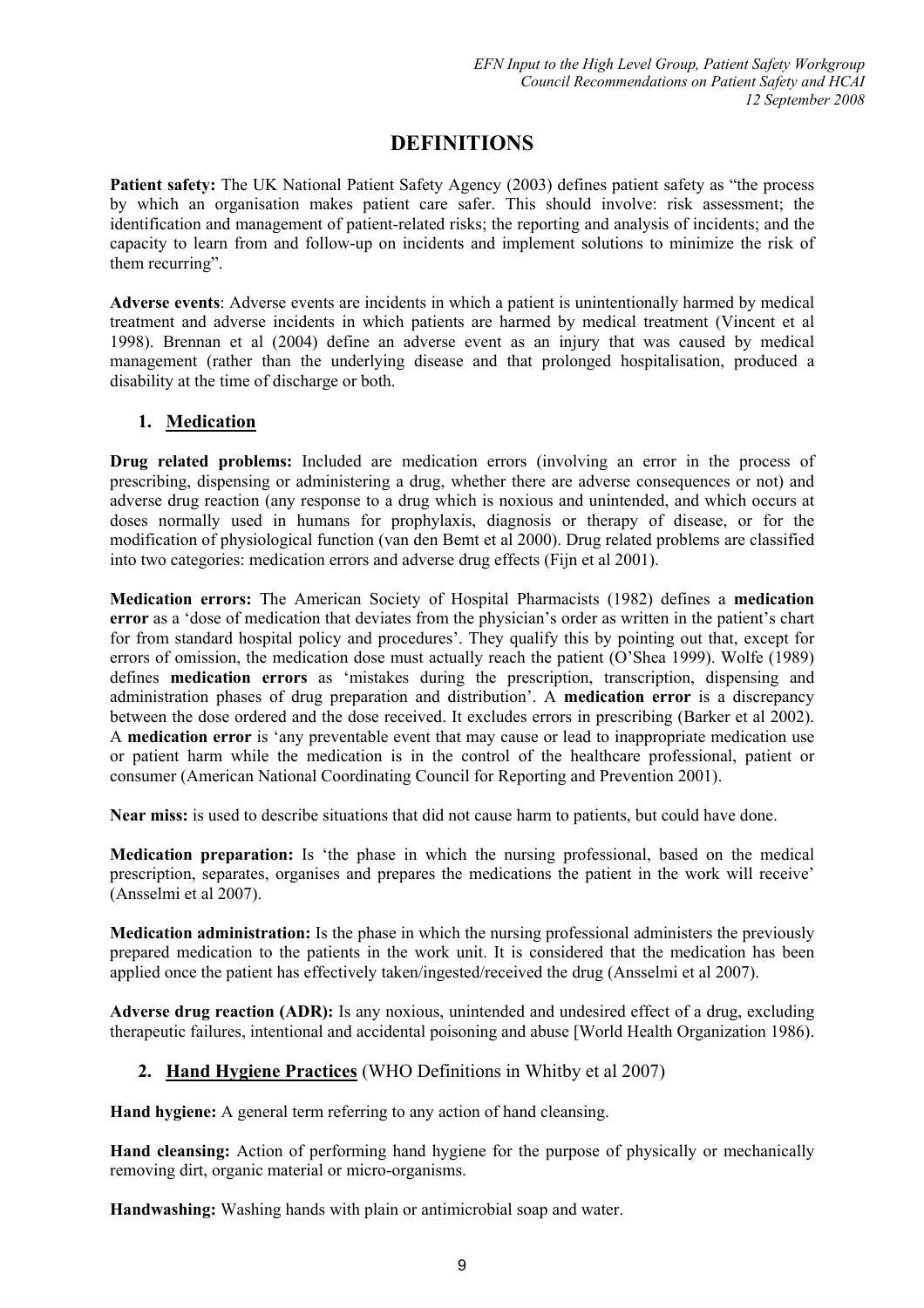**Hand antisepsis:** Reducing or inhibiting the growth of micro-organisms by the application of an antiseptic hand rubs or by performing an antiseptic handwash.

**Handrubbing:** Action of applying an alcohol-based hand rubs. Alcohol-based hand rubs is an alcohol-containing preparation (liquid, gel or foam) designed for application to the hands to reduce the growth of micro-organisms. Such preparations may contain one or more types of alcohol with excipients, other active ingredients, and humectants.

**Inherent hand hygiene practice:** Instinctive need to remove dirt from the skin when hands are visibly soiled, sticky or gritty. Likely to be established in the first 10 years of life and to drive the majority of community and HCW hand hygiene behaviour throughout life. For example, among nurses, it occurs after touching an 'emotionally dirty' area (axillae, groin or genitals).

**Elective hand hygiene practice:** Attitude to hand cleansing in more specific opportunities not encompassed in the inherent category and more frequently corresponding to some of the indications for hand hygiene during healthcare delivery. For example, among HCWs, it includes touching a patient such as taking a pulse or blood pressure, or having contact with an inanimate object in the patient environment.

# **Patient Safety in Europe: Medication Errors and Hospital-acquired Infection**

### **1. Introduction**

Patient safety has become a major concern for both society and policymakers and arguably is one part of the quality improvement movement. Patient safety is a complex issue with many factors that include human suffering and financial costs. Fitzpatrick (2006) has identified patient safety indicators and 'setting-specific' patient safety research in the following areas: medication errors, falls and injury prevention, hospital-acquired infections, patient safety in hospital acute-care units, medications in the perioperative environment and home visit programs for the elderly.

Even if patient safety is a major concern, hospitals are inherently unsafe given the nature of their business. Approximately 10% of all hospitalisations in the Industrial World incur an adverse event that results in injury, delayed recovery and sometimes death. In the United Kingdom (UK) reports indicate that approximately 10% of patients "have experienced an adverse event contributing to approximately 72,000 deaths" [http://www.patientsafetyresearch.org/]. The World Health Organisation (WHO) estimates that in developing countries, 50% or more of medical equipment is unsafe while 77% of counterfeit and substandard drugs are to be found in poorer countries [http://www.patientsafetyresearch.org/].

The American Institute of Medicine (IOM) report (Kohn et al 1999) on the quality of patient care entitled "To Err Is Human" drew international attention to the occurrence, clinical consequences and cost of adverse drug events in hospitals, which is estimated at \$2 billion and up to 98, 000 deaths annually in the United States (USA) (Barker et al 2002, Flynn et al 2002). In the UK, the Department of Health (DoH) commissioned a report on 'An Organisation with a Memory (DoH 2000) which according to Tighe et al (2006) covered similar ground to the IOM report and led to the establishment of the UK National Patient Safety Agency whose objectives are to collect and analyse information on adverse events; to learn from these events and ensure feedback to practice; and to identify risks and produce solutions. Page and McKinney (2007) report that the Audit Commission (2001) pointed out that medication errors account for about 20% of deaths due to all types of adverse events in hospital and that this cost the UK National Health Service (NHS) around £500 million a year leading to an average 8.5 additional days in hospital. Two further reports, 'Building a safer NHS for patients' (DoH 2001) in which the UK Government stated its aim to reduce by 40% the number of serious errors in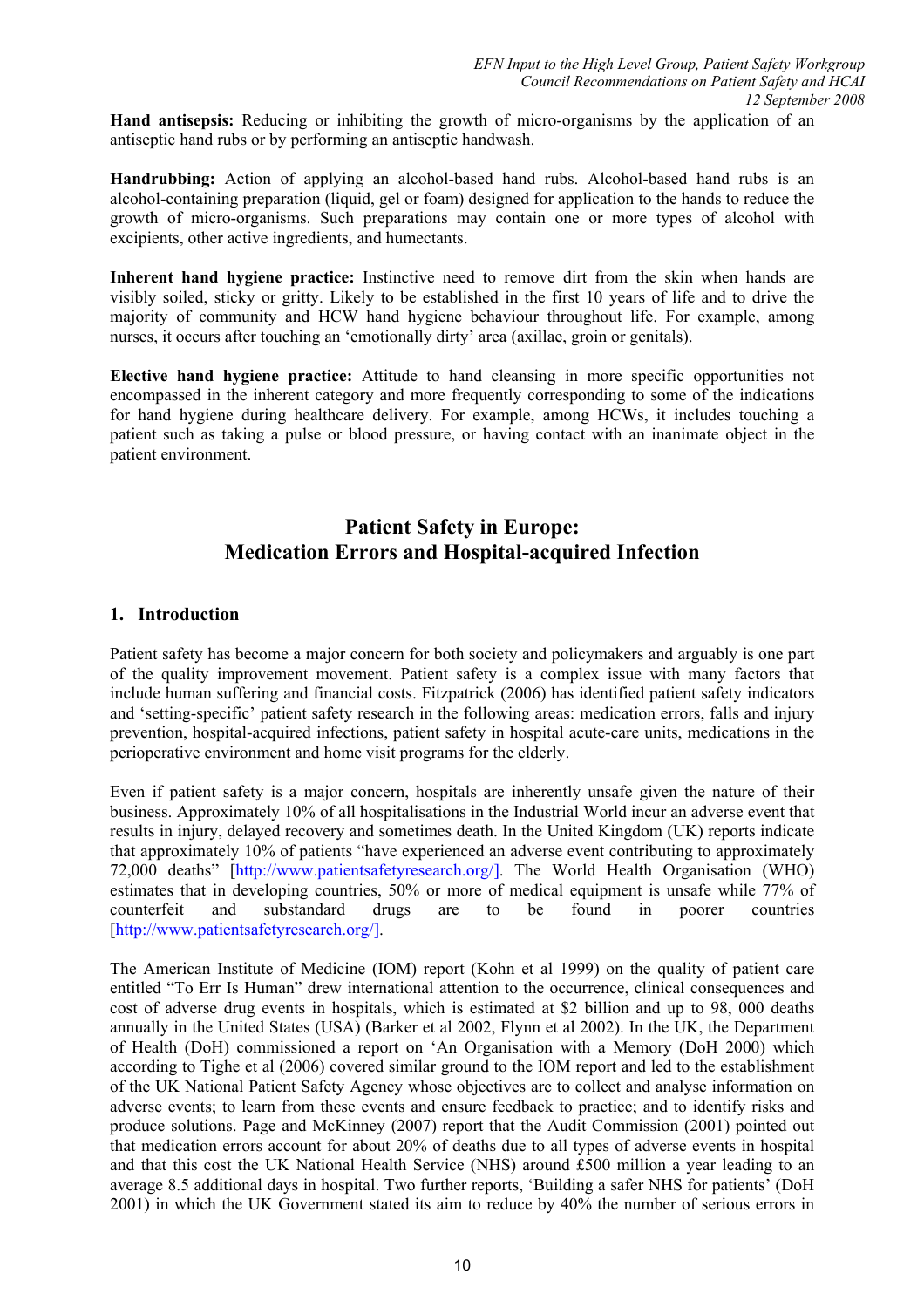the use of prescribe drugs and 'Building a safer NHS for patients- improving medication safety' (DoH 2004) further emphasise the commitment to making drug treatment as safe as possible in the UK.

Of the nine Patient Safety Solutions approved by WHO April 2007, four relate directly to medication error while one is related specifically to hospital acquired infection through poor hand hygiene [http://www.jcipatientsafety.org/].

In the European Union (EU), patient safety is being addressed through three processes; first in collaboration with national ministries of health and stakeholders; secondly through the European Commission's patient safety working group of the High Level Group on Health Services and Medical Care and the Commission patient safety policy initiative 2008; and thirdly the EU is promoting patient safety through the health research theme of the 7th Framework Programme for Research.

### **2. Report remit**

The remit for this work was agreed with the European Federation of Nurses Associations (EFN) November 2007. The context was EFN's "input to the DG Sanco High Level Group Project EuNetpas and the European Parliament initiatives" and its work in 2008 on key issues of which "Healthcare related infection [is the] top priority – relate[d} to [the EU's] health and safety directive". In particular the "focus on medication errors and infections is key."

### **Project parameters**

The evidence-based and grey literature on Patient Safety is vast and ever-increasing. There are dedicated Patient Safety websites (Appendix III), conferences and government agencies some of which include clinical research guidance and ethics approval as for example in the UK's National Patient Safety Agency [http://www.npsa.nhs.uk/].

Consequently the project parameters were set with care given the remit, timeframe, volume of literature and that this work was unfunded. The literature was surveyed initially on a geographical basis as set out below with each working group member taking primary responsibility for one area while recognising there would be some crossover. As we were unable to identify specific Finnish studies that met the entry criteria, we made direct email contact that indicated there is ongoing work but it is not yet published.

- Sweden & Finland
- Ireland, Northern Ireland, other EU countries
- Iceland, The Netherlands, Denmark, Norway
- UK excluding Northern Ireland and theoretical background

Given that EFN's raison d'être is to be the voice of Nursing in the European Commission, inclusion criteria were set as follows:

- published research studies conducted by nurses and/or
- with a focus on nurses or nursing practice
- hospital-based studies
- adult-focused
- published from the year 2000 onwards
- limited to Swedish, Finnish, Icelandic, Danish, English, Norwegian, Dutch languages
- related to medication errors and hospital-acquired infections (HAIs) as agreed with EFN.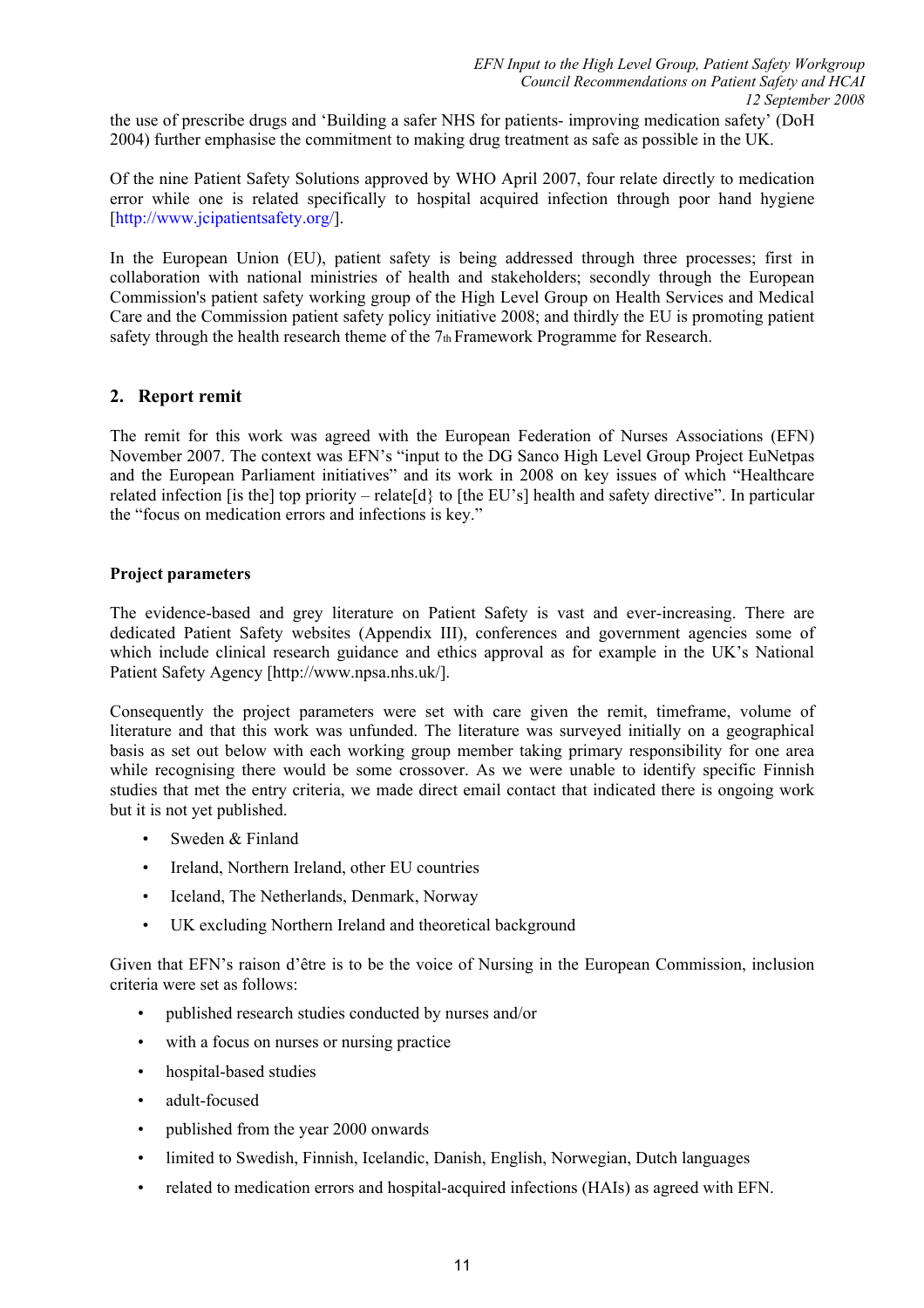Non-nursing studies addressing specific hospital infection outbreaks, the operationalisation of infection surveillance, the incidence of hospital infection, screening among health care workers, infection related to surgical procedures were excluded as were all community-based studies.

This is a snapshot of current work in the European areas surveyed. In the next sections, a brief outline of the 'highly reliable organisation' with reference to systems theory is presented. Patient safety as related to medication error and hospital acquired infection are described in two separate sections. Search strategies are detailed in the Appendices along with specific web addresses related to patient safety. A comprehensive reference list is provided if further details of specific studies are required by EFN.

## **3. The Highly Reliable Organisation (HRO)**

Arguably two approaches to human fallibility exist; that of the 'person' approach or that of a 'systems' approach (Reason 2000). The person approach "focuses on the errors of individuals, blaming them for forgetfulness, inattention or moral inattention" while the systems approach focuses "on the conditions under which individuals work and tries to build defences" [systems] to prevent or lessen the impact of the effects. Patient safety is directed at establishing 'a high reliability organisation' where mistakes occur but their incidence or frequency is limited and systems are designed that can "better tolerate the occurrence of errors and contain their damaging effects" (Reason 2000).

Five key concepts are critical to the successful HRO (Hines et al 2008)

- 1. **Sensitivity to operations.** Hospital leaders and staff need to aware of and alert to the systems and processes affecting patient care. "Awareness is key to noting risks and preventing them."
- 2. **Reluctance to simplify.** While simple processes are good, simplistic explanations for failure (unqualified staff, lack of training, communication failure, etc.) are "risky" as they deny the complexity that is care delivery.
- 3. **Preoccupation with failure. '**Near-misses' should be viewed as evidence that the system is working effectively rather than necessarily as proof that the system needs to be improved to reduce further risk.
- 4. **Deference to expertise.** Leaders and supervisors must "listen and respond to the insights of staff who know how processes really work and the risks patients really face." Without such cultural openness, the highly reliable organisation is not achievable.
- 5. **Resilience.** All "leaders and staff need to be trained and prepared to know how to respond when system failures do occur."

As noted in the Porto Patient Safety Conference (2007) report, "Errors by clinicians are only part of the problem of patient safety. Research shows that when there is an error, there is a cause, and failures in the way the system functions are at the heart of most problems. Patient safety is an issue in all health care settings including hospitals and community care, the home and in medical, nursing and technical practice" [http://www.patientsafetyresearch.org/].

### **4. Patient Safety: Medications**

#### **Introduction**

Studies on medication safety and nursing are few; are heterogeneous in design making comparability between research reports difficult; and have a lack of evidence for effect despite literature reviews, descriptive studies and reports on implementation of guidelines. Few studies describe nurses' reactions to medication errors although there may be a significant impact on personal and professional development (Schelbred & Nord, 2007).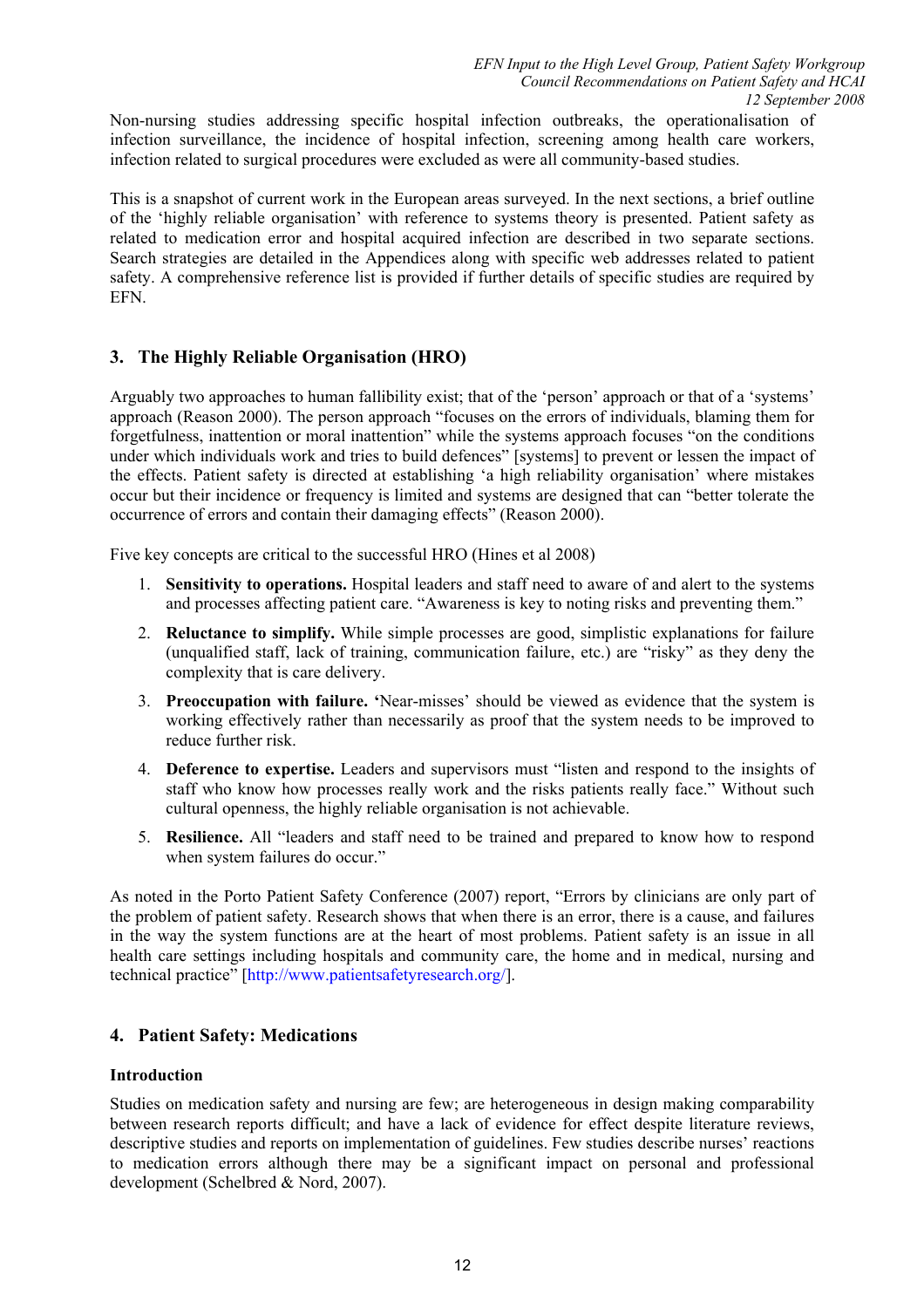### **Size of problem**

Reported, potentially life-threatening medication errors range from 3% to 21% while clinically significant errors range from 3.3% to 31% (Tissot et al 1999, 2003, Taxis & Barber 2004). A UK and German study reported error rates of 26% in the preparation of 337 intravenous medication doses and 34% in the administration of 278 doses with the majority of medication errors having a potentially moderate or severe outcome (Wirtz et al 2003). Another German study reported a global error rate of 48% (preparation - 19%; administration - 23%) in intravenous medications (Taxis & Barber 2004). One study looked at errors across the whole medication process in medical and surgical departments and found a 43% opportunity for errors (Lisby et al 2005).

### **Errors in the delivery of medications**

An adverse drug event (ADE) is an injury due to medication. ADEs can be classified according to preventability, ameliorability, disability, severity, stage of the process, and person or group responsible. ADEs are not necessarily the result of a medication error. If a medication error is present, both the stages of the process where the error occurred, and the person responsible for the error, should be considered as set out in Morimoto et al's (2004) model below:

- ordering (physician, nurse practitioner, or physician assistant;
- transcribing (a secretary or a nurse);
- dispensing (pharmacist);
- administration (nurse, pharmacist, or patient); and
- monitoring (physicians or patients).

Specifically medication errors can occur at many levels within the delivery process and include the following: timing errors, wrong administration rates, preparation errors, wrong administration techniques, physiochemical incompatibility, dosing errors which include omission errors, unauthorised and wrong dose errors, labelling errors including ambiguous labelling of commercial drugs (Cousins et al 2005, Guchelaar et al 2004, Taxis & Barber 2004, Tissot et al 2003, Wirtz et al 2003). 'Wrong time' errors appear to be either the most or second most common type of error: Ireland (O'Hare et al 1995); France (Tissot et al 2003, Prot et al 2005); UK (Cousins et al 2005); Germany (Taxis et al 1999).

#### **Causation of errors**

It is extremely difficult to extrapolate a clear picture of causation given the many and sometimes confounding variables (Armitage and Knapman 2003). However factors include:

- knowledge deficits (Tissot et al 1999, Schneider et al 1999)
- workload factors (Tissot et al 2003)
- organisation issues, complex medication systems, labelling issues (Cousins et al 2005,Wirtz et al 2003, Tissot et al 1999, Taxis et al 1999)
- illegible or incomplete medicine orders (Tissot et al 2003)
- distracting environments (Wirtz et al 2003, Deegan 2001)
- an organisational culture of fear (Deegan 2001, Delandey 2006, Kirke et al 2007, Kirke & Delaney 2007).

Medication error information can be collected via (1) practice data (patient note reviews, computerbased triggers), (2) soliciting incidents from health professionals (self-reports), and (3) surveying patients for drug related events. These methods are complementary and a combination may be useful (Morimoto et al's 2004).

Summarised below are a number of reported, evidence-based strategies aimed at improving drug medication safety.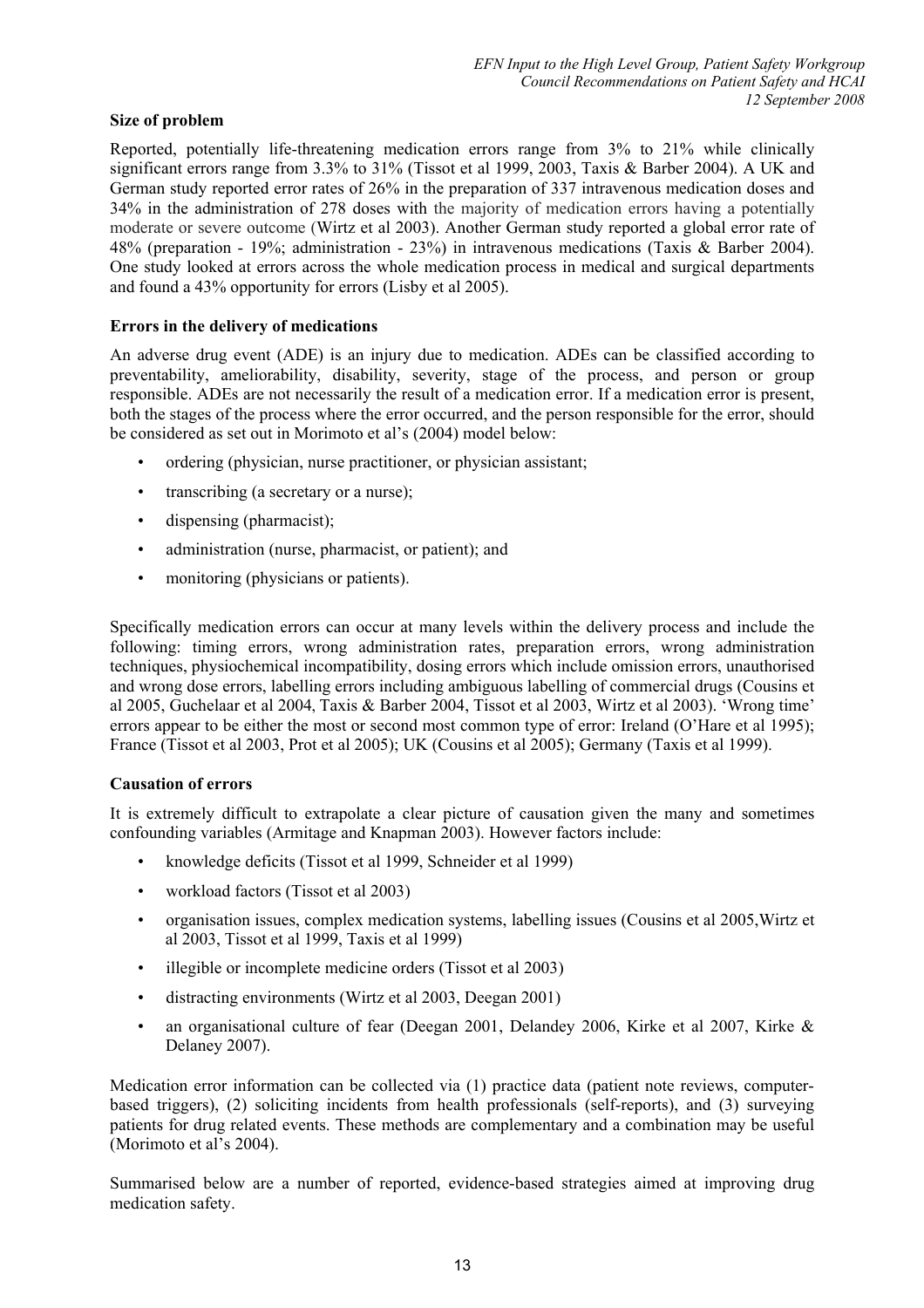#### **Some tested strategies for improved medication safety**

- 1. Improving drug infusion safety requires a systems approach that is informed by a nonpunitive culture of drug error and near miss reporting (Bucknall 2007, Burdeu et al 2006) and provides feedback to the organization and/or individual (Handler et al 2006).
- 2. The reporting of medication errors may be increased when paired with a high level of trust in the manager or the use of care pathways (Vogus & Sutcliffe 2007).
- 3. Shared charts for prescription and drug administration can aid safe and rational medical treatment (Heier et al 2007, Bourke et al 2002).
- 4. Protocols appear to improve drug safety administration but they need to be systematically implemented and monitored (Egerod et al 2005).
- 5. Pharmacy-provided protocols for the preparation of parenteral drugs can improve safe administration (van den Bemt 2002).
- 6. Multidisciplinary, intervention programs that promote the correct administration of drugs via enteral feeding tubes can reduce medication error (Van den Bemt et al 2006).
- 7. There needs to be a readily available medication error reporting system (Handler et al 2006).
- 8. Online reporting systems should be explored in greater detail (Ashcroft & Cooke 2006).
- 9. Clear labelling of drugs could reduce medication errors (Guhelaar et al 2004).

#### **Conclusion: medication error**

The benefit of reporting systems is the gaining of knowledge of what errors have been made and the frequency with which they occur. In order to prevent drug errors and enhance patient safety we need to identify the types of errors and under what circumstances they occur.

Future research should capture the environmental and human context of error including the particular experiences of those who have made errors. Large-scale, multicentred surveys, sufficiently powered to provide statistically significant results, using multidisciplinary samples, are required to evaluate existing definitions of errors (Armitage & Knapman 2003). Qualitative research is required into how HCWs who have committed serious medication errors cope with the event and its consequences and that take on the behavioural aspects of the medication delivery process.

In summary a multi-layered strategy to medication errors is required that recognises inadequacies in existing approaches to medication errors; that moves away from the blaming culture to one where there is improved error reporting with opportunities for enhancing performance and understanding behaviour within the process of medication use (Moyen et al 2008).

**A systems approach to patient safety medication, that includes an open culture, should be adopted throughout the EU, particularly given the differences in error reporting across the European Union.** 

### **5. Patient Safety: Hospital Acquired Infection (HAI)/Nosocomial Infection/Healthcare Associated Infection (HCAI)**

#### **The problem**

There is general acceptance that a global hospital approach to hospital acquired infection (HAI) is required (Brusaferro et al 2003) such as that described by Schecker et al (1998). This involves minimum appropriate surveillance systems, the definition and implementation of specific policies for infection control and the presence of dedicated and trained health care personnel (e.g. physicians, nurses). However, surveys of Italian NHS teaching hospitals have revealed that the infrastructure for infection control is sub optimal when compared with international guidelines and surveys in other countries (Moro et al 2004, Brusaferro et al 2003).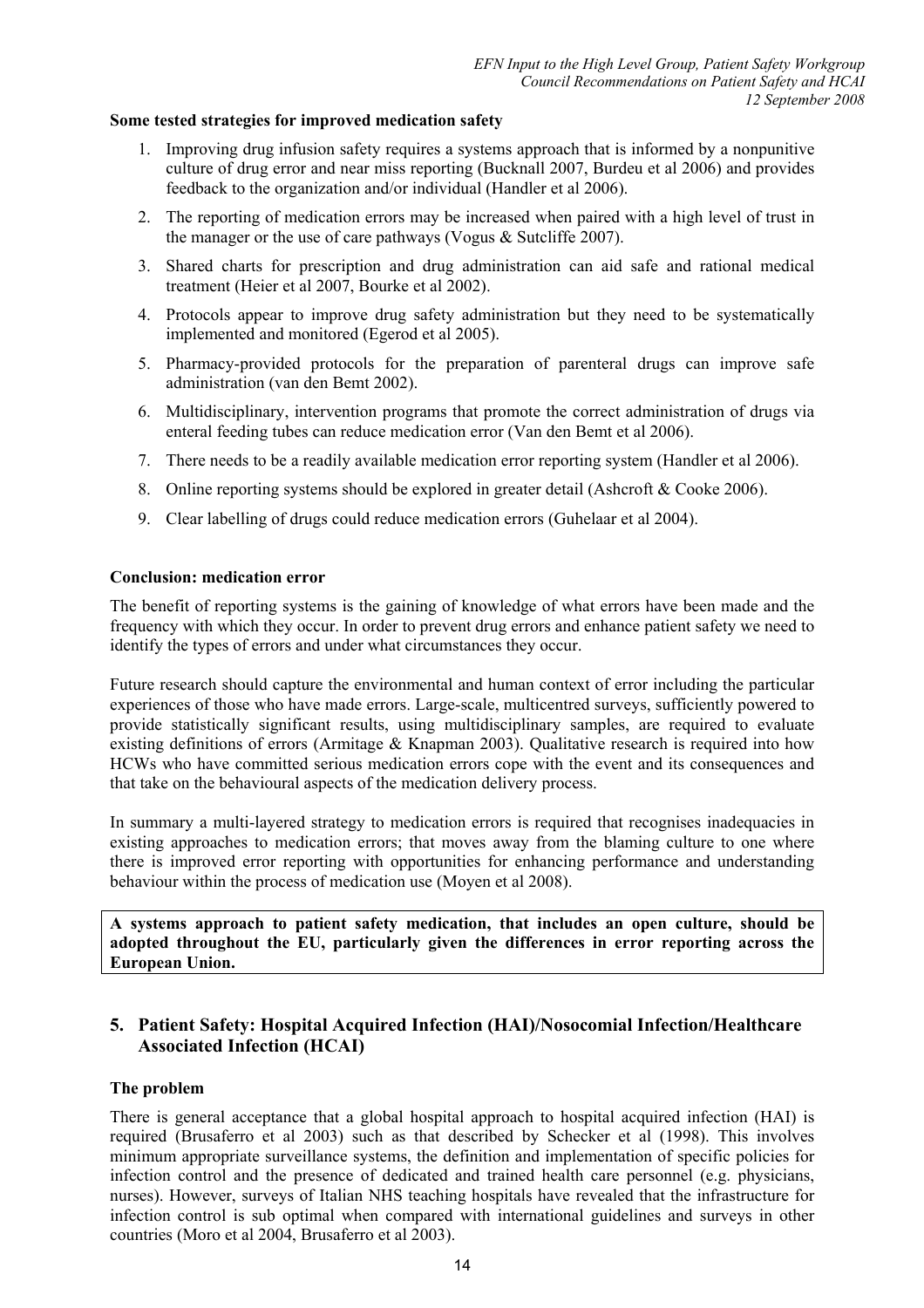Prevalence and/or incidence rates of HAI vary internationally, within countries (Doherty et al 2007, Creedon et al 2005, Whyte et al 2005), and in how they are reported (Brusaferro et al 2006). Most HAIs are endemic and result from cross-transmission related to inappropriate patient care practices (Pittet 2004). While there is much agreement on the importance of nosocomial infection and surveillance priorities, there are no agreed basic minimum standards for the resources and facilities necessary for HAI control and prevention (Cunney et al (2006).

The variation in HAI reporting across Europe is illustrated by the following statements: HAI prevalence rates of 4.9% in 45 Irish hospitals (National Disease Surveillance Centre 2006); an overall infection incidence-rate of 11.8 per 1000/patient-days in long-stay facilities in Italy (Brusaferro et al 2006); a MRSA prevalence rate of 14.0/100,000 population in the Republic of Ireland (ROI) compared to a rate of 11.4/100,000 in Northern Ireland (Burd et al 2003, McDonald et al 2003, Mc Donald et al 2002); surgical site infections (SSI) from 1.9% in Southeast France (Couris et al 2007) to 22.7% in Serbia (Maksimovic et al 2008); an overall HAI prevalence rate in north-Danish hospital wards of 5.2% - 7.1% with a bed occupancy rate of 93.7% - 98.9% (Scheel et al 2008).

### **The cost of HAI**

HAI is a costly problem for patients and health services (Pirson et al 2008, Brusaferro et al 2006, Pirson et al 2005, Humphries & O'Flannagan 2001). For example: Patients who developed MRSA infection post head and neck surgery in Ireland had on average, a hospital stay 3-times longer than those who did not develop MRSA, with the costs of their first hospital stay, three times greater (Watters et al 2004). Patients with bacteraemia in a Belgian hospital had significantly higher mortality, a longer hospital stay and greater costs ( $\epsilon$  12,853) compared with controls (Pirson et al 2005). Three years later that figure was increased to  $\epsilon$ 19,301 per patient (Pirson et al 2008).

Healthcare associated infection (HCAI) represents one of the most common adverse events affecting patients admitted to acute hospitals. HCAI affects hundreds of millions of people worldwide, complicates the delivery of patient care, contributes to patient deaths and disability, promotes resistance to antibiotics and generates additional expenditure to that already incurred by the patient's underlying disease. (Pittet & Donaldson 2005b). In particular multi-resistant bacteria such as MRSA present a significant challenge to healthcare institutions globally (Eveillard et al 2001, Burd et al 2003). In Ireland, MRSA is endemic in many hospitals (Doherty et al 2007, Creedon 2006, 2005). Eveillard et al (2001) suggest that in Europe the proportions of strains of MRSA vary from 1% in Scandinavian countries to 30% in Southern countries.

WHO has identified hand hygiene as a major patient safety issue in relation to HCAIs and there is general agreement that effective hand hygiene remains the most important initiative in the control of infection (Tavolacci et al 2007, Moret et al 2004, Barrau et al 2003, Burd et al 2003).

#### **Risk factors**

Risks factors related to HAIs include length of hospital stay, presence of an invasive device, a Norton's pressure sore risk of more than 12 and being bedridden (Brusaferro et al 2006); rapid patient turnover, leading to increased work and overcrowding (Cunningham et al 2005); a lack of dedicated specifically trained infection control nurses, inadequate dissemination of information and insufficient production and updating of guidelines (Brusaferro et al 2003), residing in a longterm care facility (CDC 2008). Elsewhere protocols to prevent exposure to blood and body fluids that are not tailored to the differences in knowledge, risk perception and practical needs of different professional groups, increase risk (van Gemert-Pijnen et al 2006). In one Norwegian study, it was found that wearing a single plain finger ring by healthcare workers (HCWs) did not increase the total bacterial load on the hands, nor was it associated with an increased rate of carriage of Staph aureus but plain rings were associated with an increased rate of Enterobacteriaceae (Fagernes & Nord, 2007).

### **Hand hygiene and nursing**

Preventing microbial pathogen cross-transmission and healthcare-associated infections is most effectively managed by hand hygiene (Whitby et al 2007). Handwashing is therefore a core element of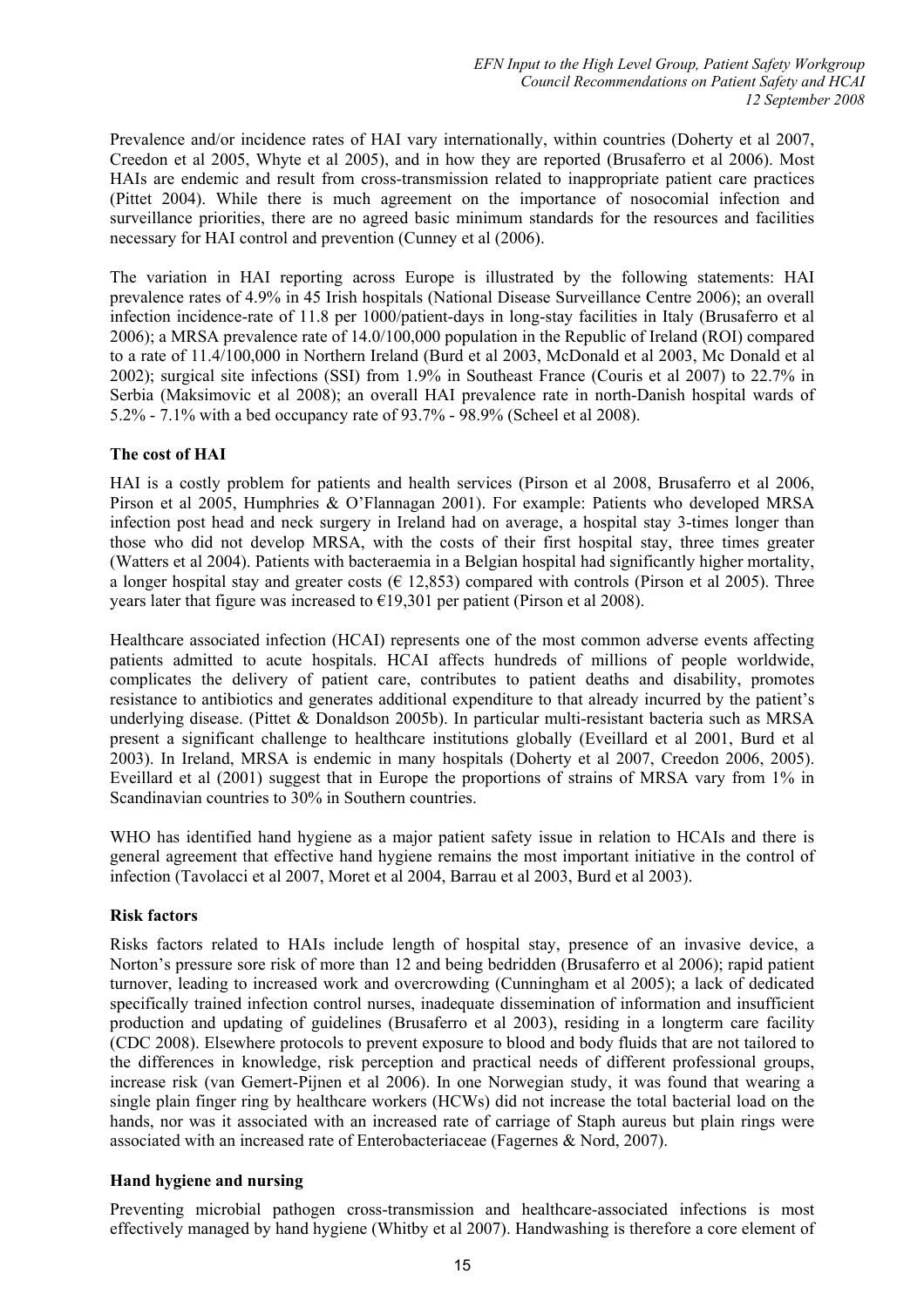patient safety for the prevention of health care-associated infections and the spread of antimicrobial resistance (Sax et al 2007, Pittet et al 2006, Barrau et al 2003, Hejazi et al 2000).

However, health care worker compliance is problematic worldwide with most practising hand hygiene less than 50% than they should (Abbate et al 2008, Sax et al 2007, Creedon 2005, 2006, Larson et al 2005, Arenas et al 2005, Pittet and Donaldson 2005a, Barrau et al 2003, Girard et al 2001, Pittet et al 2001). Factors associated with non-compliance include skin irritation (Larson et al 2006), a lack of knowledge of guidelines (Tavolacci et al 2006, Nobile et al 2002), psychosocial factors (Moret et al 2004), workload (Arenas et al 2005, Wendt 2004), being a physician (Tavolacci et al 2006), poor aseptic technique in practice (Cousins et al 2005, Wirtz et al 2003). While nurse compliance rates tend to be higher than physicians (Wendt et al 2004), non-compliance by nurses is a significant patient safety issue. In order to improve compliance with recommended practice, it is recommended that infection control teams should learn from behavioural science (Pittet 2004, Creedon 2005, 2006) using theoretical frameworks such as Azjen's Theory of Planned Behaviour.

The First Global Patient Safety Challenge 'Clean Care is Safer Care', launched by the WHO World Alliance for Patient Safety October 2005, developed new WHO Guidelines on Hand Hygiene in Healthcare with the specific aim of dealing with large-scale healthcare-associated infection. Since 2005 the Alliance has expanded educational and promotional tools developed initially for the Swiss national hand -hygiene campaign, for worldwide use (Sax et al 2007, Larson 2006).

#### **Examples of project-based outcomes where HAIs have been reduced**

Below are examples of a number of different European projects that have sought to reduce HAI.

- a significant reduction of the incidence of ventilator assisted pneumonia can be achieved by relatively simple changes in the nurse pulmonary care protocol (Wallis De Vries et al 2002);
- a randomized clinical trial on the effectiveness of teaching patients basic principles about the care of central venous catheters on the frequencies of CVC-related infections found a significant reduction in infections in the intervention group (Møller et al 2005).
- HCAI rates can be reduced by up to one third (Creedon 2005) if HCWs comply with HCAI guidelines issued by the Centre for Disease Control and Prevention (CDC) (Pittet et al 2000).
- education has been shown to increase compliance and reduce skin-irritation in Switzerland and Germany (Widmer et al 2007, Schwanitz et al 2003).
- implementation of barrier precautions is sufficient to ensure the control of HCAI in a large hospital Eveillard et al (2001)
- a French programme focused on barrier precautions and education led to a decrease in the incidence of MRSA by 17.9% and Entero bacteriaceae producing extended-spectrum βlactamases (ESBL) by 54.9% (Eveillard et al 2001).

#### **Some strategies for improved avoidance of HAIs**

Human behaviour is complex, dynamic and multi-faceted. It is therefore critical to the success of any strategy to improve hand hygiene compliance, that the design and implementation of an intervention be grounded in an understanding of human behaviour (Whitby et al 2007). We should not be surprised when single interventions fail to produce sustained improvement in healthcare worker behaviour over time (Whitby et al 2007). Interventions must recognise behavioural complexity.

Creedon (2006, 2005) reports on the successful implementation of a multifaceted interventional behavioural hand-hygiene programme that resulted in a significant improvement in compliance with hand hygiene guidelines from 51% to 83%. Björholt & Haglind (2004) evaluated the costeffectiveness of an 'Intensive MRSA Control Programme' in a large teaching hospital and found the programme was successful, eradicating an epidemic outbreak of MRSA with the programme demonstrated to  $>24$ months of implementation. The 2<sub>nd</sub> Irish National Acute Hospitals Hygiene Audit indicates there has been a change in culture with hospitals more proactive and innovative in their approach in to improving hygiene standards compared to the first audit 6-months earlier.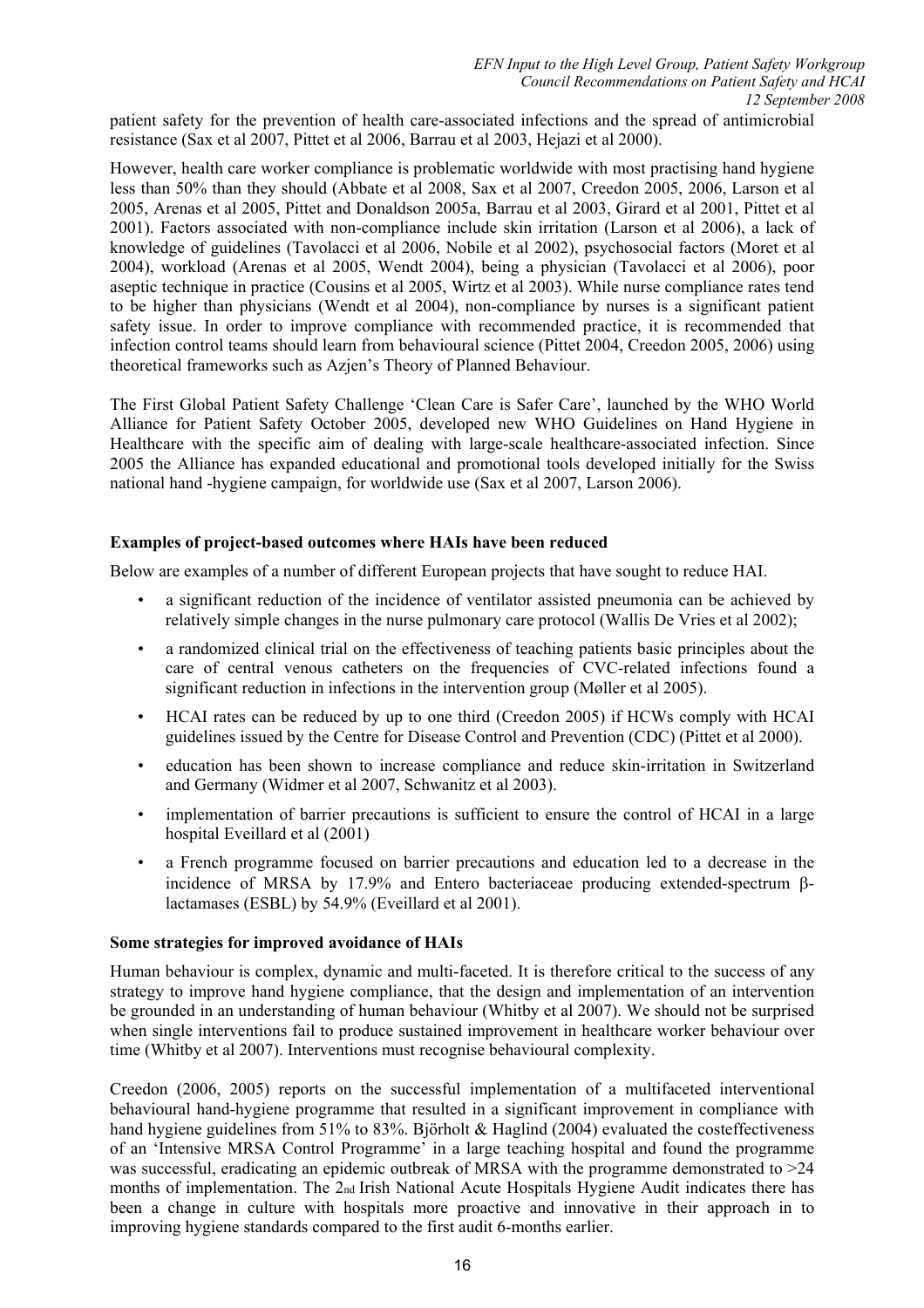In each of these cases, the approach adopted to HAI was multifactoral, required multidisciplinary solutions and specifically trained nurses and doctors.

#### **Future research: hand hygiene**

The WHO Global Patient Safety Challenge task force on behavioural considerations for hand hygiene practices has identified the following areas for future research in the understanding of and compliance with hand hygiene protocols (Whitby et al 2007).

- "Confirmation that behavioural determinants of hand hygiene can be generalized to other healthcare occupational groups in addition to doctors and nurses, and in varying ethnic and professional groups;
- Identification of which predictor has the greatest impact on hand hygiene for all groups of HCWs(HCWs) regardless of their ethnic origin to design the most cost-effective motivational programmes suitable for both high- and low-resource healthcare settings;
- Development of an alcohol-based hand rubs that does not leave a residual smell of alcohol to facilitate use of hand rubs by those HCWs from cultural and religious backgrounds where the use of alcohol is discouraged;
- Assessment of ethnography as a research tool for exploring hand hygiene barriers in diverse cultures;
- Assessment of market research methods to improve hand hygiene in HCWs in high, transitional and low-resource facilities;
- Refocusing of school-based hand hygiene programmes away from a self-protection practice towards a practice for the benefit of self and others;
- Assessment of the acceptance of adult patient engagement (not critically or mentally impaired patients) and their families from culturally diverse backgrounds in prompting HCWs to perform hand hygiene in a manner that does not offend;
- Effectiveness of an overt annual or biannual hand hygiene audit as a means of motivating hand hygiene behaviour with an evaluation of acceptance of short programmes using a peerpairing system to prompt performance of hand hygiene in preparation for the annual overt hand hygiene audit.
- Further assessment of the influence of workload or staffing level on hand hygiene behaviour."

### **6. Patient Safety: What do Patients and the Public Want?**

In the UK patients and the public as key stakeholders in healthcare have become pivotal in patient safety policy and implementation. As reported by Coutler and Ellins (2006), patients want more transparency and openness regarding medical errors. Patients want to be informed about the event, to receive information on what and why it happened, how its consequences can be mitigated and how to prevent any other recurrences can be prevented. In an increasingly litigious environment, 'honest disclosure' can increase patients' trust and satisfaction while reducing the risk of legal action (Mazor et al 2004).

### **7. Conclusion**

As has been noted elsewhere an organisation which is transforming requires a workforce that is flexible, dynamic, open to change and possesses transferable skills and these are critical to delivering the Patient Safety agenda (Basford & Kershaw 2008).

The 10 point recommendations to emerge from the EU Patient Safety Conference (Porto 2007) provide a rational basis for a way forward.